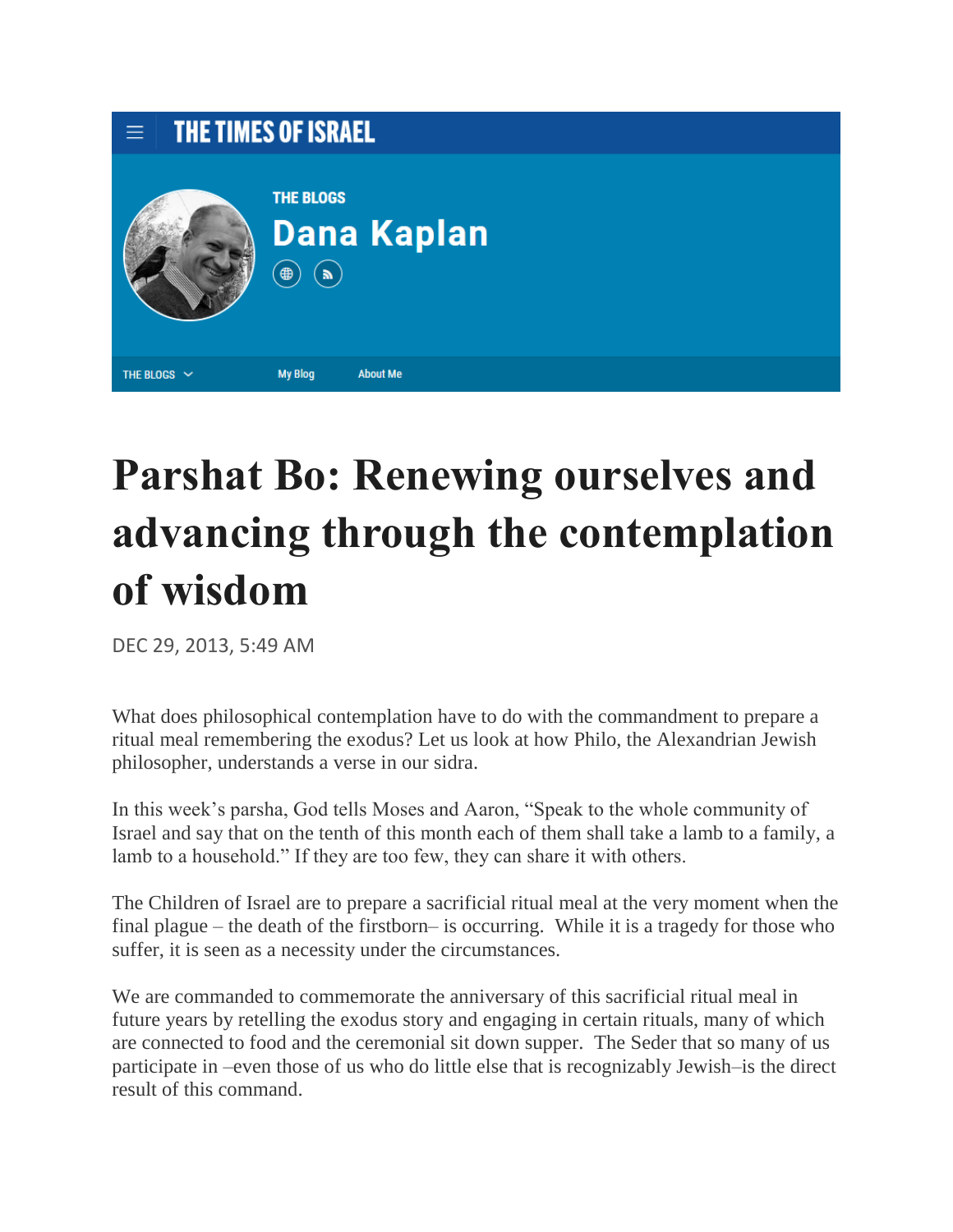In his *Questions and Answers on Exodus*, [Philo](https://en.wikipedia.org/wiki/Philo) looks at chapter 12, verse 8: "They shall eat the flesh [of the lamb that had just been slaughtered for the ritual meal] that same night; they shall eat it roasted over the fire, with unleavened bread and with bitter herbs."

Philo asks, why does God say that matzah with maror should be offered together with the Pesach sacrifice? He answers that God commanded this combination to be used because of the symbolism inherent in these ritual items. In order to understand the Torah, the reader needs to look at the symbolic as well as literal level.

On the literal level, matzah "is a sign of great haste and speed, while the bitter herbs are a sign of the life of bitterness and struggle which they endure as slaves." But on a symbolic level, the leavened and unleavened represent different types of souls. "… [O]ne being haughty and swollen with arrogance, the other being unchangeable and prudent, choosing the middle way rather than extremes because of desire and zeal for equality."

Bitter herbs, Philo writes, are a "…manifestation of a psychic migration, through which one removes from passion to impassivity and from wickedness to virtue." Many are those who now regret that they wasted their youth (and maybe their adulthood as well!) pursuing the deceitful mistress called desire rather than having "renewed themselves" and having advanced "in the contemplation of wisdom."

For Philo, this was not just a matter of wasting time that could have been spent studying something productive. Proper philosophic contemplation could lead to a "…happy, fortunate and immortal life."

Happy we understand. In recent years, there have been dozens and dozens of books – perhaps hundreds—on how to be happy. For those of us fortunate to know that we can meet our basic needs without fear of going hungry or not having a roof over our heads, our thoughts turn to the question of how to be happy or be happier.

Fortunate we also understand. "There but by the grace of God" is an expression possibly said by one John Bradford, "There but for the grace of God, goes John Bradford", when he saw a group of prisoners being led to their execution. We are fortunate to live in a time of relative peace, stability, and prosperity and we know it.

But immortal life? Here is where we need to understand that the philosopher sees philosophic truth as the method of feeding our souls. If we utilize this life correctly, we can fortify our souls for eternity. That is our purpose on this earth.

Remembering previous misdeeds causes anxiety. By inhibiting misdeed through remembering how we did misdeeds and were worse for it, we can get on with what is important, which is philosophical contemplation.